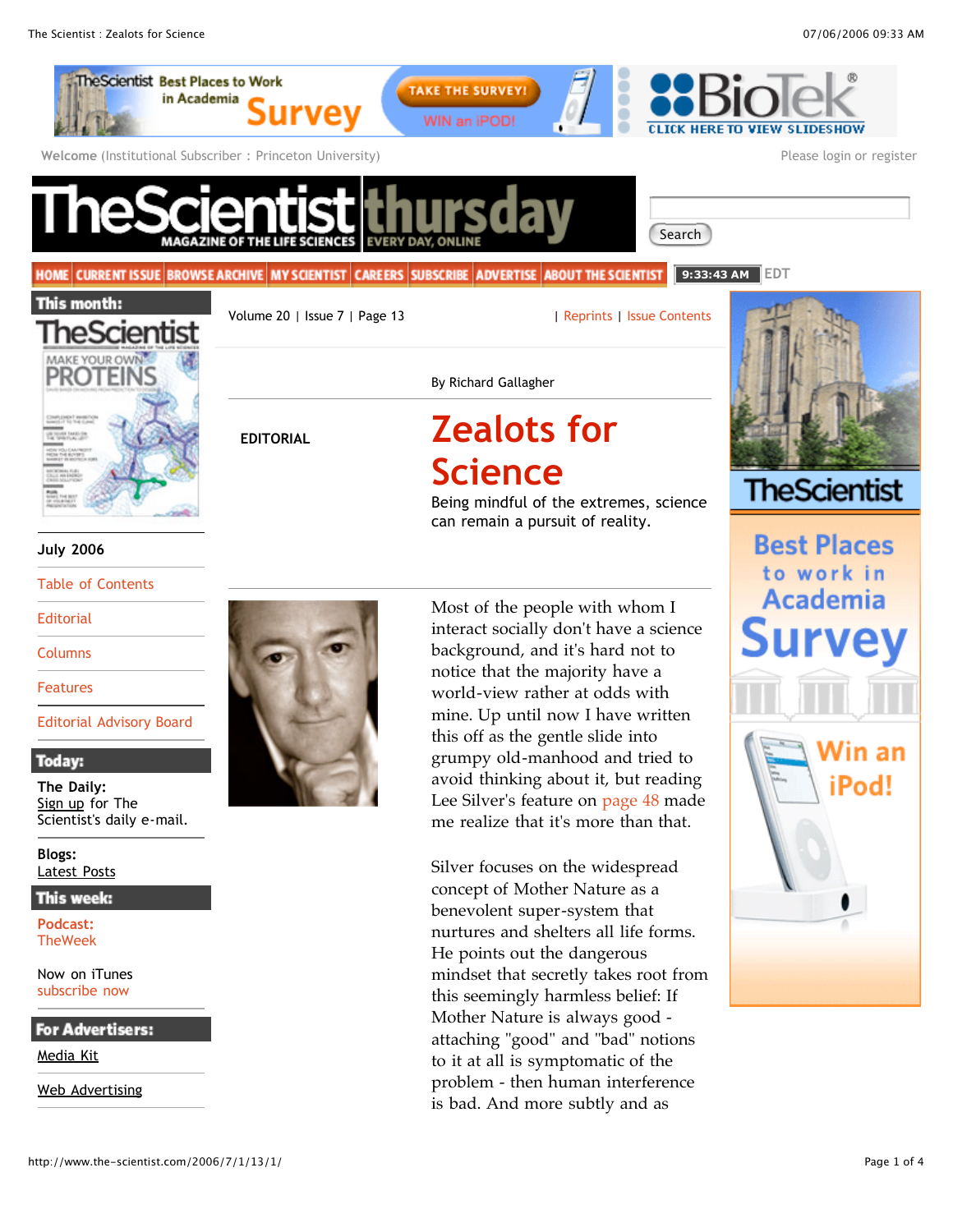## Print Advertising

Contact the Advertising Department

Send a digital ad

misguided, anything "natural" must be good. What I come up against are the practical spinoffs of this belief, among them a devotion to all things organic, an embracing of holistic therapies, and support for rights equal to those of humans for all animals.

These ideas are invariably presented in an open, friendly, unthreatening way, and they have an immediate easygoing appeal that is lacking in the sterner, more rigid religions. There's an invented tradition, as well, to back up every belief so new recruits gain a sense of history and place as well as of well -being.

But don't get the impression that these budding New Agers are a soft touch. There's a flinty core to this fluffy ball of spiritualism. While your spiritualist acquaintance is more than happy to hear about ecosystem research on the robustness of multicrop farming, mention equally well -established ideas about the advantages and safety of genetic modification and you will be met with disbelief. Describe the potential of genetically modified foods to secure the world's food supply and you'll be derided for being so easily fooled by corporations. The bottom line: If you buy into Mother Earth it's to the exclusion of other possibilities, there's no place for evidence, rationality, or skepticism. And that raises a big red flag.

For example, with alternative medicines the problems are two fold. One is that they aren't proven to be effective by rigorous scientific assessment, so while they may not be dangerous directly they could allow development of disease preventable by mainstream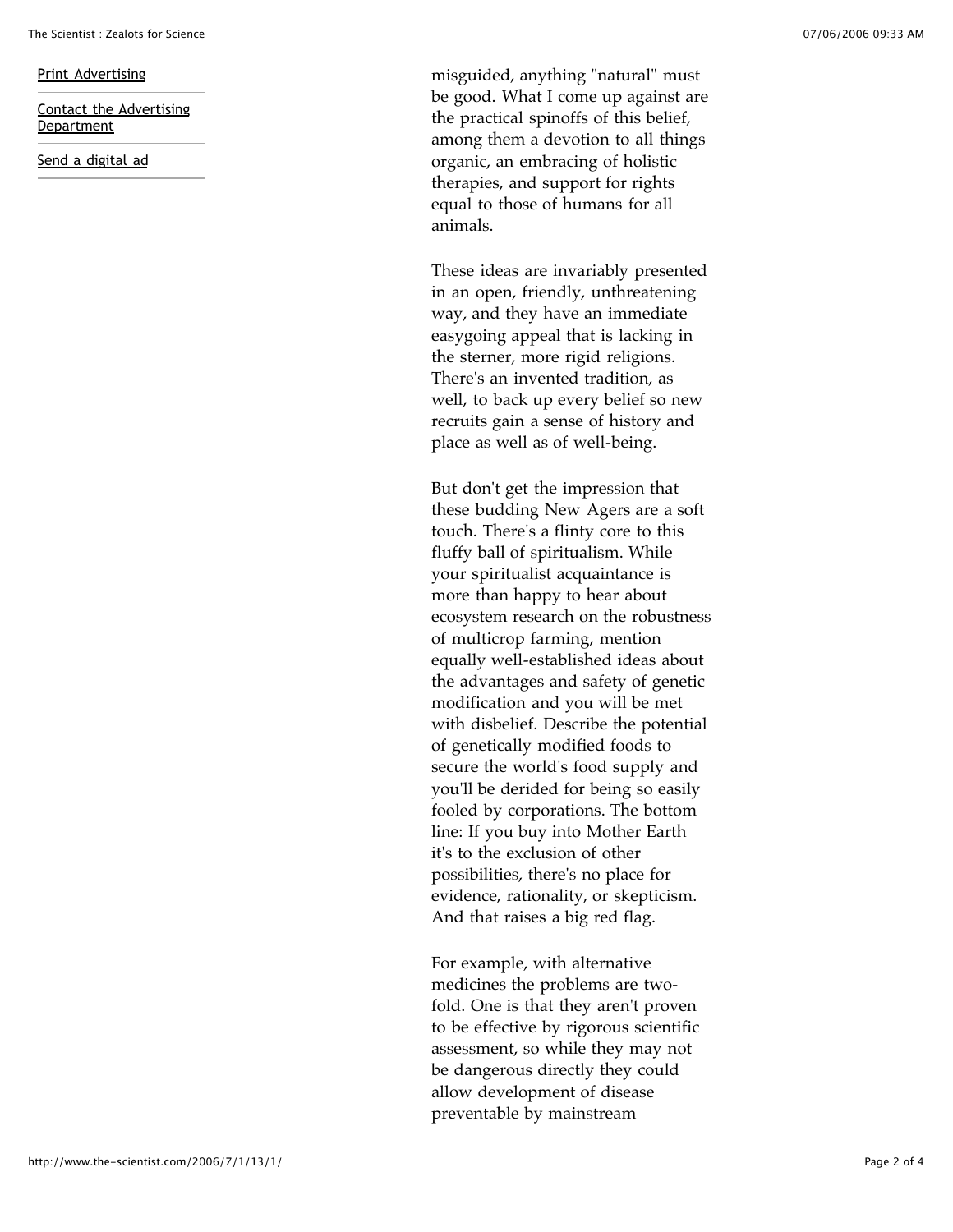medicine. The other is that they are a drain on resources. A prime example is a recent press release I received describing "B17 metabolic therapy" for patients with ovarian cancer and calling for its introduction by the UK National Health Service. The regime includes "melatonin, shark cartilage, ozone therapy, and ultraviolet blood irradiation" as well as "injections of B17 every other day," and a "healthy vitamin -enriched organic diet."

The Mother Earth sensibility is also behind the ever -more -aggressive movement to do away with animal experiments, and even with animal experimenters. One former hero of mine has said, "I understand why ... so -called laboratory scientists are repaid with violence. It is the only language they understand." For shame, Morrissey!

My conclusion: The threat to science from what Silver calls the spiritual left may already have overtaken the threat from the religious right. Life scientists are quick to jump on maneuvers by the right to replace scientific ideas with religious ideas in teaching. Reaction is well coordinated (see the Notebook item on p. 19 for an example) and the arguments (e.g., against intelligent design) are compelling.

Now it's time to apply our collective energy to counter the rise in mysticism and fall of skeptical inquiry. The first step: Find out how many in your circle of acquaintances, including your students, are already operating in this mindset. As a second step you could do worse than to proffer copies of Silver's book. Once the core weakness of the spiritual -left